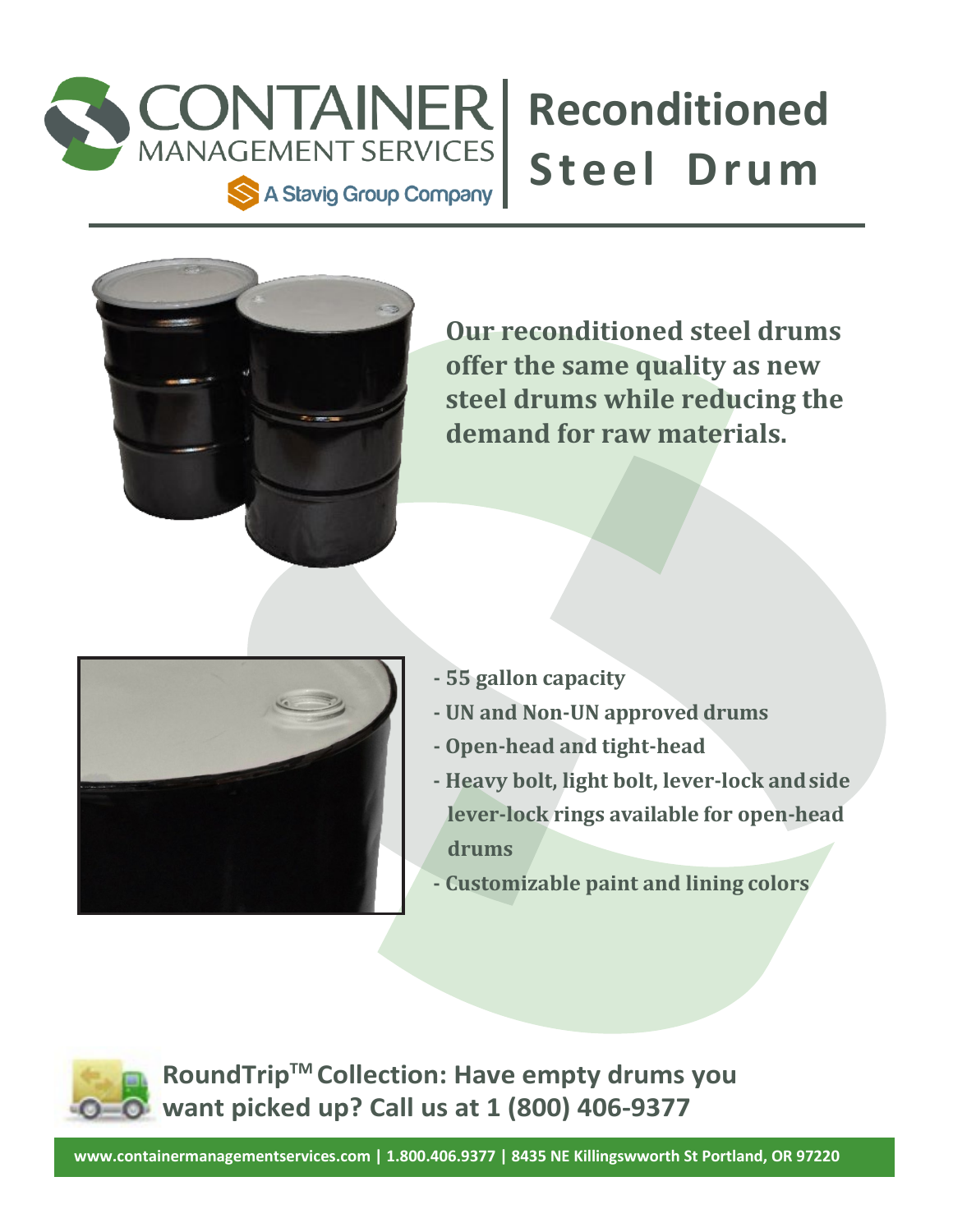

## **Reconditioned**



**Reconditioned high-density polyethylene (HDPE) are used for a variety of industrial purposes.**



**-Available in open-head and tight-head -15, 30, 55 and 95 gallon capacities -UN and Non-UN approved**



**RoundTripTM Collection:Have empty drums you want picked up? Call us at 1 (800) 406-9377**

**[www.containermanagementservices.com |](http://www.containermanagementservices.com/) 1.800.406.9377 | 8435 NE Killingswworth St Portland, OR 97220**